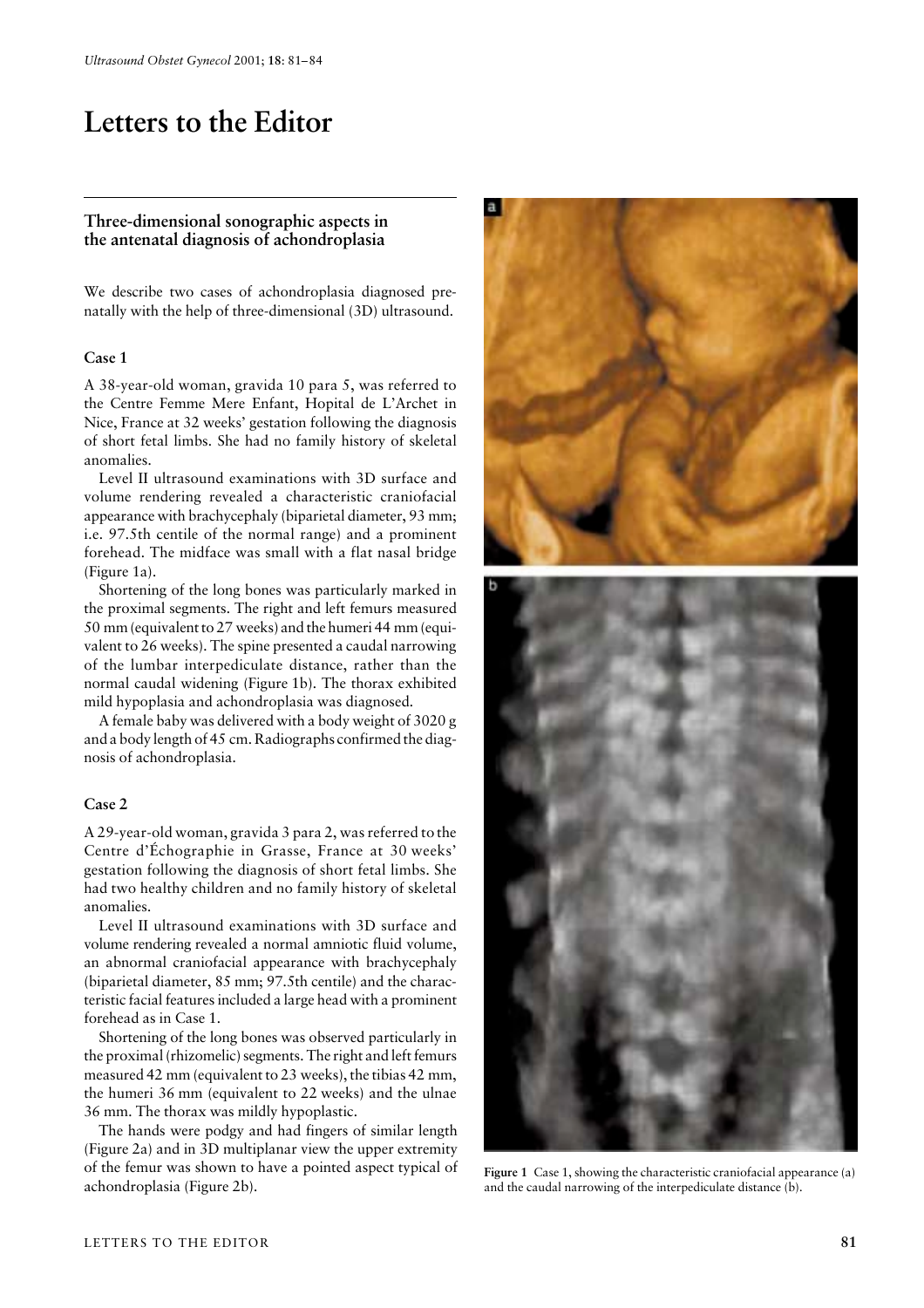

**Figure 2** Case 2 showing podgy hands with fingers of similar length (a) and the pointed aspect of the upper extremity of the femur (b).

The mother opted to terminate the pregnancy and a female baby was delivered with a body weight of 1940 g and a body length of 41 cm. Postmortem examination and radiographs confirmed the diagnosis of achondroplasia.

## **Discussion**

Achondroplasia is the most common form of short-limb dwarfism. Its prenatal sonographic diagnosis is possible<sup> $1-3$ </sup> but difficult and often made late<sup>4</sup>. When this condition is suspected, molecular genetic testing can be used to detect a mutation in the *FGFR3* gene (chromosomal locus,  $4p16$ <sup>5</sup>.

Our two observations emphasize the benefit of 3D ultrasound<sup>6,7</sup> for the diagnosis of achondroplasia. Surface rendering allows the visualization of the specific facial features and the aspect of the extremities (Figures 1a and  $2a)^8$ . While multipanar visualization provides images that appear similar to conventional two-dimensional (2D) images, they can be viewed from any orientation in the volume. This improves the analysis of long bones, particularly their epiphyses and metaphyses $9-11$ . Figure 2b shows the typical pointed appearance of the upper femoral extremity. This sharpened aspect of the upper femoral diaphysis is linked to a vertical metaphyseal slope which is characteristic of achondroplasia. Volume rendering in transparent mode visualizes the highest gray levels in the 3D matrix. With this method bony structures are prominently displayed (Figure 1b).

Categorization of skeletal dysplasia is based on radiological findings derived from neonates and infants. During the postnatal period triangulation is commonly used. Triangulation is obtained by identifying the major findings of an anomaly and comparing these defects with those described for the 'gamut' of classic syndromes<sup>12</sup>. Only some of these criteria can be derived from 2D sonography in a  $f_{\text{etus}}^{13,14}$ .

Three-dimensional volume rendering allows sequential and systematic visualization of the different parts of the fetal skeleton:

- skull (frontal and profile);
- rachis (frontal and profile):
- thorax (ribs, scapulae and clavicles);
- pelvis (pubic bones, iliac bones and ischii);
- long bones (particularly epiphysis and metaphysis):
- extremities.

This systematic survey allows, for example, the determination of the interpediculate distance and measurement of the height of the vertebral bodies<sup>15</sup> (Figure 1b). Adopting the methodology of Garjian *et al*. 16, we have recently undertaken a retrospective study of fetal skeletal dysplasia from 3D volume data collected in four level II ultrasound centers<sup>17</sup> and are systematizing the sonographic criteria for triangulation of fetal osteochondrodysplasia. Our preliminary results combining multiplanar visualization and volume rendering are very encouraging. Most of the sonographic findings described in the 'radiological gamut' could be used in antenatal 3D exploration.

> D. Moeglin and B. Benoit\* *Centre d*′ *Échographie, 06130 Grasse and \*Centre Femme Mere Enfant, Hopital de L'Archet 2, 06000 Nice, France*

#### **References**

- 1 Mesoraca A, Pilu G, Perolo A, Novelli G, Salfi N, Lucchi A, Bovicelli L, Dallapiccola B. Ultrasound and molecular mid-trimester prenatal diagnosis of de novo achondroplasia. *Prenat Diagn* 1996; 16: 764–8
- 2 Huggins MJ, Smith JR, Chun K, Ray PN, Shah JK, Whelan DT. Achondroplasia-hypochondroplasia complex in a newborn infant. *Am J Med Genet* 1999; 84: 396–400
- 3 Doray B, Favre R, Viville B, Langer B, Dreyfus M, Stoll C. Prenatal sonographic diagnosis of skeletal dysplasias. A report of 47 cases. *Ann Genet* 2000; 43: 163–9
- 4 Modaff P, Horton VK, Pauli RM. Errors in the prenatal diagnosis of children with achondroplasia. *Prenat Diagn* 1996; 16: 525– 30
- 5 Bonaventure J, Rousseau F, Legeai-Mallet L, Le Merrer M, Munnich A, Maroteaux P. Common mutations in the fibroblast growth factor receptor 3 (FGFR 3) gene account for achondroplasia, hypochondroplasia, and thanatophoric dwarfism. *Am J Med Genet* 1996; 63: 148–54
- 6 Merz E, Bahlmann F, Weber G. Volume scanning in the evaluation of fetal malformations: a new dimension in prenatal diagnosis. *Ultrasound Obstet Gynecol* 1995; 5: 222–7